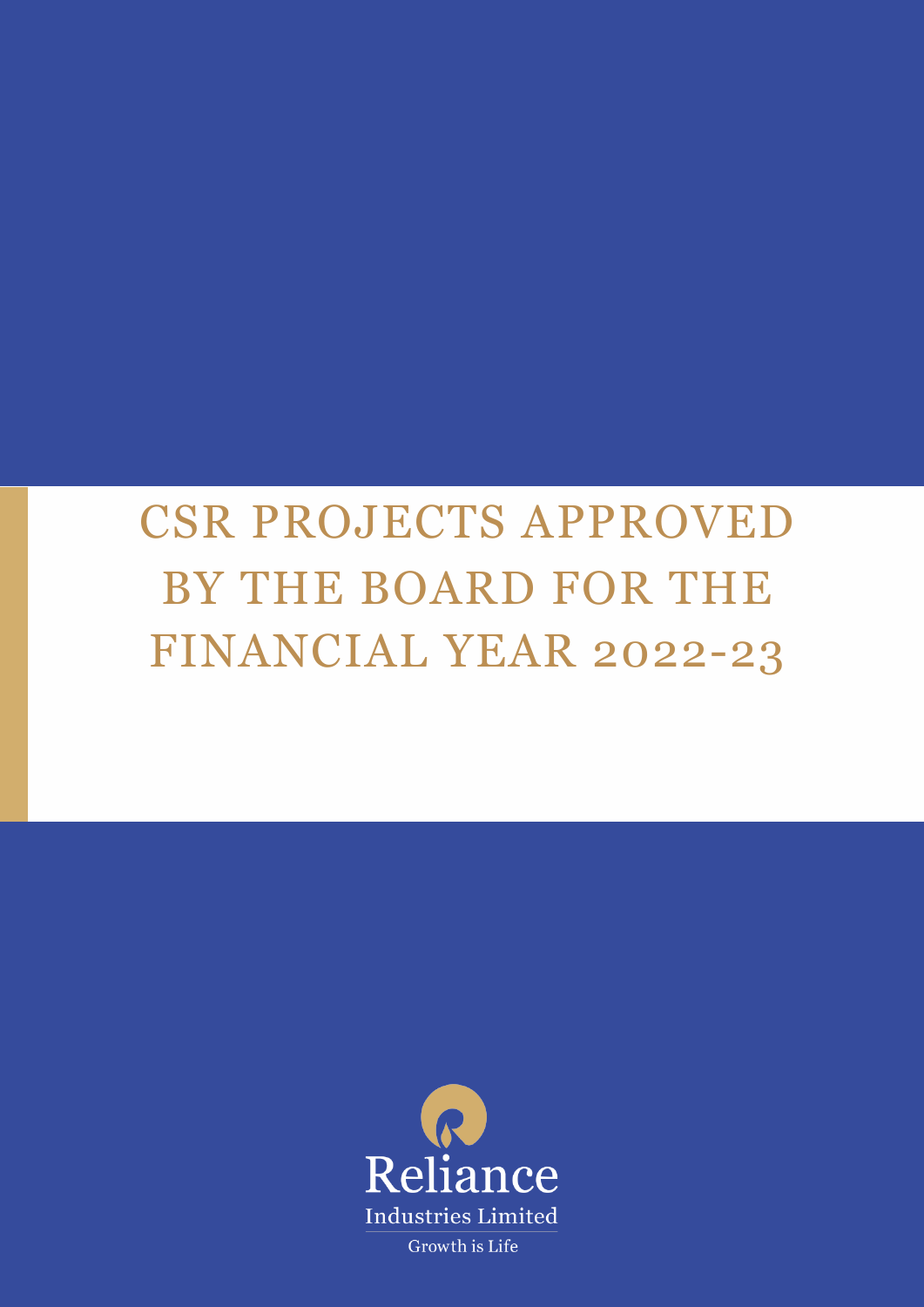# A. Background:

Reliance Industries Limited ("Reliance/Company") has one of the largest commitments to Corporate Social Responsibility (CSR) initiatives.

The CSR initiatives of the Company focus on 1) Health, 2) Education 3) Rural Transformation 4) Sports for Development 5) Women Empowerment 6) Disaster Response and 7) Arts, Culture and Heritage.

The community focused programmes of the Company aim at bringing about positive societal change.

The Company is committed to support the nation's goal of "Atmanirbhar Bharat" (Selfreliant India). The Company's CSR initiatives have touched the lives of over 5.75 crore people across India. During the financial year 2021-22, the Company spent Rs 813 crore on various CSR Initiatives.

The Company's CSR policy and initiatives outline the vision, mission, thrust areas and key requirements as per Schedule VII read with Section 135 of the Companies Act, 2013. These initiatives are implemented by the Company either directly or through Reliance Foundation, Reliance Foundation Youth Sports, Reliance Foundation Institution of Education and Research and other implementing agencies.

# B. List of Projects approved for the financial year 2022-23:

# **1. Health**

- 1.1.Community and Public Health projects including Preventive and Public Healthcare Initiatives;
- 1.2.Support to Community Health Outreach Programmes through Static and Mobile Health Care; and
- 1.3.Mission Covid Suraksha support to Covid-19 pandemic projects including community vaccination, providing masks and PPE kits etc) and other programme partnerships.

# **2. Education**

- 2.1.Promoting Institution of Eminence Jio Institute;
- 2.2.Scholarship and Education Support;
- 2.3.School Education Improvement Programme;
- 2.4.Infrastructure Development for primary schools, anganwadis, and
- 2.5.Other Initiatives including Vocational Skilling, Programme Partnerships.